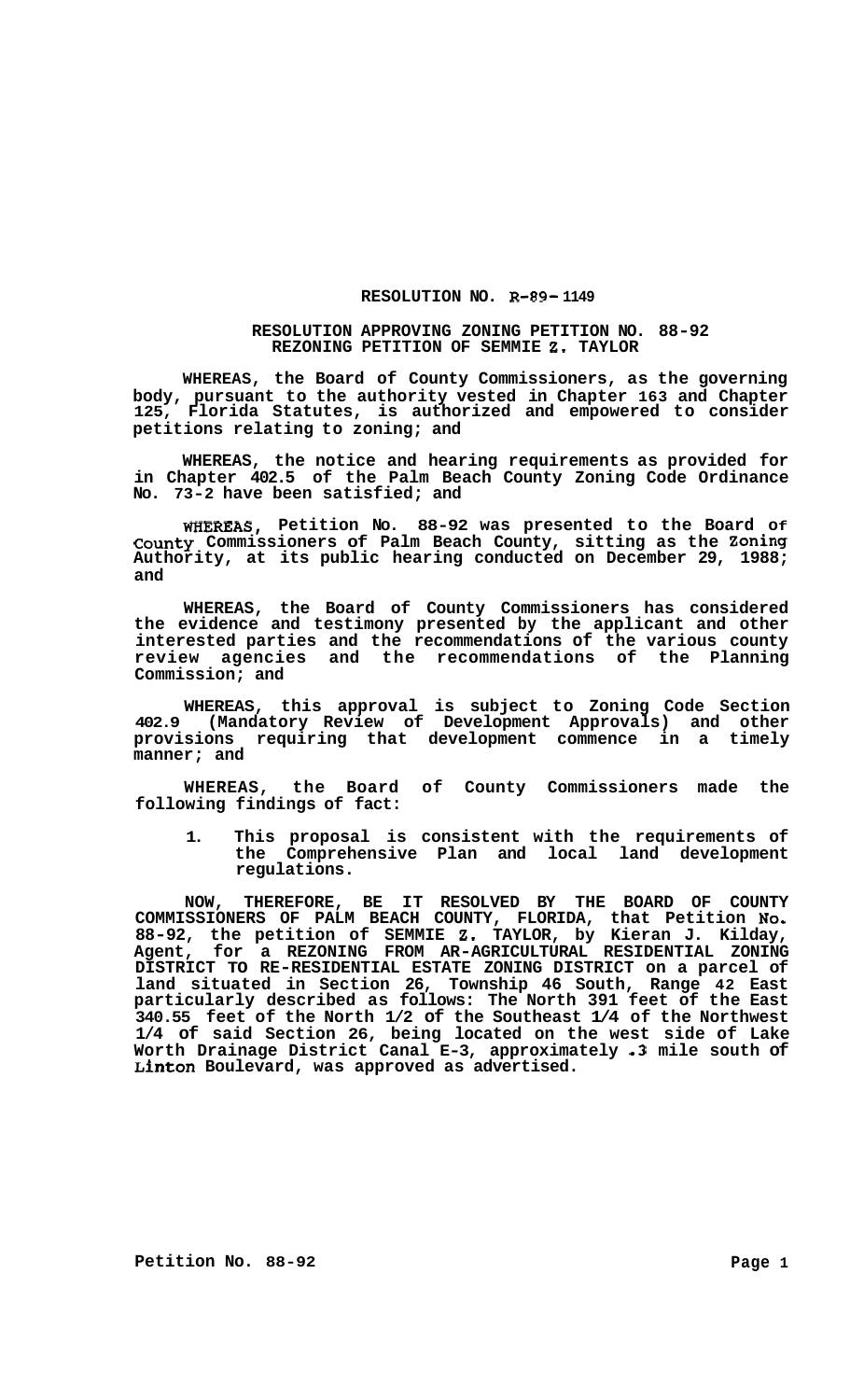**Commissioner Roberts moved for approval of the petition. The motion was seconded by Commissioner Howard and, upon being put to a vote, the vote was as follows:** 

| Carol J. Elmquist<br>Karen T. Marcus<br>Carol Roberts<br>Ron Howard | - -<br>$=$ | Aye<br>Absent<br>Aye<br>Aye |
|---------------------------------------------------------------------|------------|-----------------------------|
| Carole Phillips                                                     | - -        | Aye                         |

The foregoing resolution was declared duly passed and<br>adopted this <u>13th day</u> of <u>June 1989</u> confirming adopted this  $\frac{13 \text{th}}{13 \text{th}}$  day<br>action of December 29, 1988.

**APPROVED AS TO FORM**  \*.\* **<sup>a</sup>** AND **LEGAL SUFFICIENCY** 

**BY** :

PALM BEACH COUNTY, FLORIDA PALM BEACH COUNTY, TLONDARY<br>BY ITS BOARD OF COUNTY 2/18 *'4* '  $\lim \pi/3$ CLEBR ... **DEPUTY**